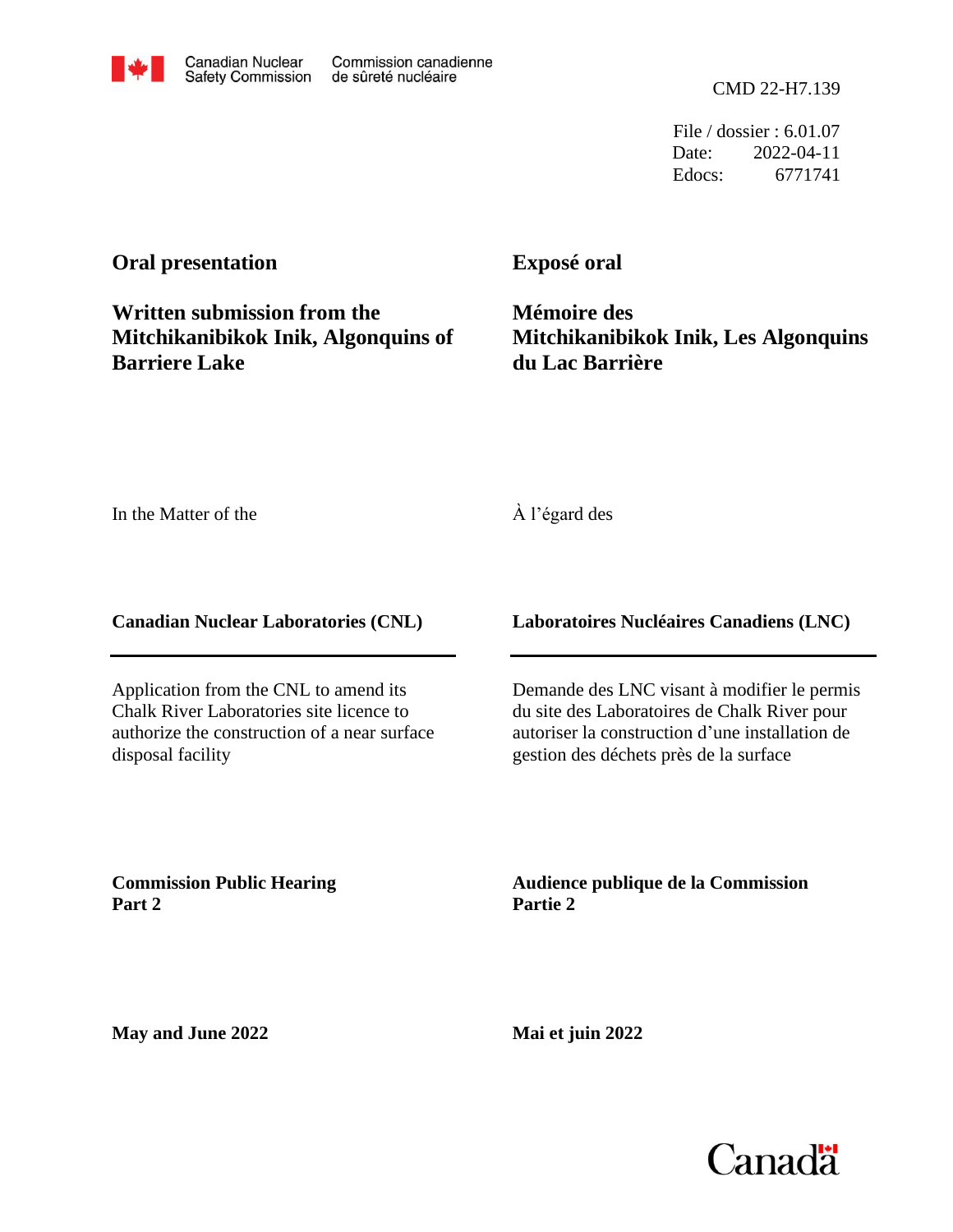

#### **MITCHIKANIBIKOK INIK**

Algonquins of Barriere Lake Les Algonquins du Lac Barrière

Kitiganik • Rapid Lake - Lac Rapide, Qc J0X 2C0 Téléphone: (819) 435-2181 Fax: (819) 435-2181

April 11, 2022

Senior Tribual Officer, Secretary Canadian Nuclear Safety Commission via email: [intervention@cnsc-ccsn.gc.ca](mailto:intervention@cnsc-ccsn.gc.ca)

### **RE: NSDF CNSC Hearing, Part 2: Preliminary written submissions of Mitchikanibikok Inik**

Dear Commission Secretary:

Mitchikanibikok Inik wishes to intervene in Part 2 of the Canadian Nuclear Safety Commission (CNSC) hearing on the proposed Near Surface Disposal Facility (NSDF) project by way of written submission and oral presentation. For reasons which I elaborate on below, Mitchikanibikok Inik is not currently in a position to provide a detailed written submission to the Commission. Please accept this as our preliminary written submission which we intend to supplement both in writing and orally at the hearing.

#### **Lack of Consultation**

Mitchikanibikok Inik has not been adequately consulted on this project. When CNSC staff determined that the information provided in the Canadian Nuclear Laboratory's (CNL) submission was complete and deemed the final Environmental Impact Statement (EIS) acceptable, it did so despite the absence of any assessment of Mitchikanibikok Inik's land use in the area and despite a lack of a social and cultural assessment of the area more generally. Mitchikanibikok Inik did not have an opportunity to review or provide feedback on the draft EIS before is was finalized and accepted by the CNSC. Mitchikanibikok Inik has not been involved in the studies prepared by the proponent CNL, nor has it had an opportunity to conduct its own studies to better understand and assess the potential impacts of the project.

Mitchikanibikok Inik has not had the opportunity to provide either the proponent or the Crown with a detailed list of its concerns.

The lack of consultation to date has also meant that the views of our membership have not been considered. At this point in time, I am unable to provide an exhaustive list of Mitchikanibikok Inik's concerns because my community has not been adequately consulted. Given the impending hearing and tight timelines in CNSC's process, it is difficult to see how the duty to consult and accommodate could possibly be fulfilled in time for this project to be approved.

We intend to elaborate on this lack of consultation at the hearing and in our supplementary written submission.